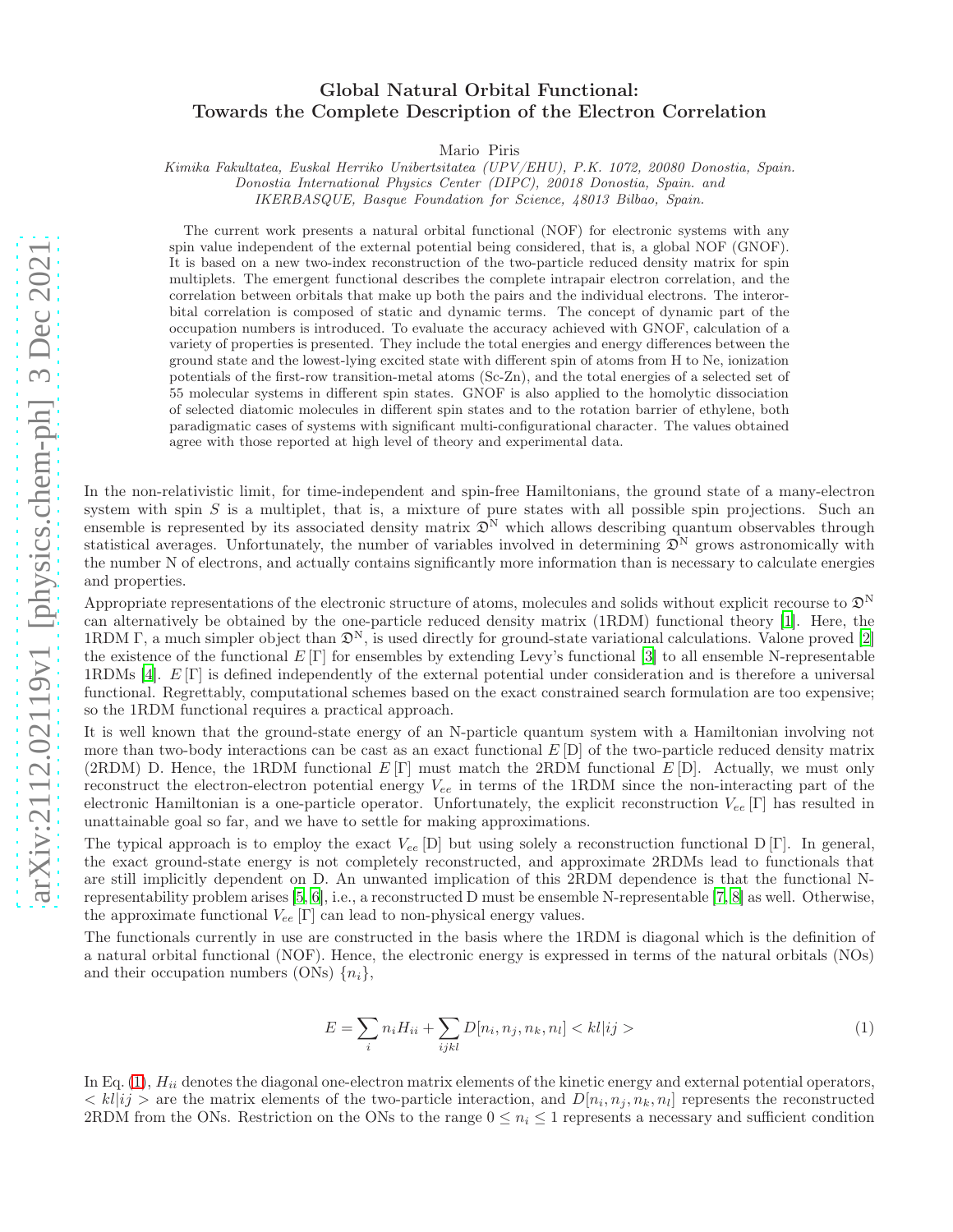for ensemble N-representability of the 1RDM under the normalization condition  $\sum_i n_i = N$  [\[4\]](#page-5-3). A detailed account of the state of the art of the NOF theory (NOFT) can be found elsewhere [\[9](#page-5-8)[–13\]](#page-5-9).

Several approximate functionals have been proposed [\[14](#page-5-10)[–20\]](#page-6-0), but none of them guarantee that physical conditions such as 2RDM antisymmetry are preserved [\[21\]](#page-6-1). Solely PNOFs [\[22](#page-6-2)[–24\]](#page-6-3), which are based on the reconstruction of D subject to necessary N-representability conditions, can guarantee this. These functionals are capable of producing a qualitatively correct description of systems with a multiconfigurational nature, one of the greatest challenges for density functionals, achieving chemical accuracy in many cases [\[25,](#page-6-4) [26](#page-6-5)]. Nevertheless, they also suffer from an important lack of dynamic correlation. To recover this correlation, second-order perturbative corrections have been implemented with significant results  $[27-30]$ . In this work, however, it is intended to recover the missing dynamic correlation within the NOFT framework only.

The goal is to design an accurate NOF for all electronic structure problems, that is, a global NOF (GNOF). We limit ourselves to two-index reconstruction  $D[n_i, n_j]$ , aimed at obtaining the least possible scaling with the size of the system. It is worth noting that the adjective 'global' is used instead of 'universal' to differentiate our multipurpose approximate NOF from the Valone's exact.

Consider that N<sub>I</sub> single electrons determine the spin of the system,  $S = N_I/2$ , and the rest of electrons,  $N_{II} = N - N_I$ , are spin-paired providing zero spin. We focus on the mixed state of highest multiplicity:  $2S + 1 = N<sub>I</sub> + 1$ . Then,  $\langle S_z \rangle = 0$  for the whole ensemble [\[31\]](#page-6-8), so we can adopt the spin-restricted formalism in which a single set of orbitals is used for  $\alpha$  and  $\beta$  spins. All spatial orbitals will be then double occupied, so that ONs for particles with  $\alpha$  and  $\beta$ spins are equal:  $n_p^{\alpha} = n_p^{\beta} = n_p$ .

Next, divide the orbital space  $\Omega$  into two subspaces:  $\Omega = \Omega_I \oplus \Omega_{II}$ . Both  $\Omega_I$  and  $\Omega_{II}$  are composed of N<sub>I</sub> and N<sub>II</sub>/2 mutually disjoint subspaces  $\Omega_g$ , respectively. Each subspace  $\Omega_g \in \Omega_I$  contains only one orbital g with  $n_g = 1/2$  which is individually occupied, but we do not know whether the electron has  $\alpha$  or  $\beta$  spin. In contrast, each  $\Omega_g \in \Omega_{II}$  is double occupied and contains one orbital with  $g \le N_{II}/2$ , and  $N_g$  orbitals  $\{\phi_p\} = \{\phi_{p_1}, \phi_{p_2}, ..., \phi_{pN_g}\}\$  with  $p > N_{\Omega} = N_{II}/2 + N_I$ . Find an illustrative example of splitting into subspaces in Fig. 1 of the supplementary material (SM). Taking into account the spin, the trace of the 1RDM is verified [\[31](#page-6-8)] equal to the number of electrons  $(2 \sum n_p = N)$ .

Now it is time to rebuild the 2RDM from the ONs. We divide D into intra- and inter-subspace contributions. For intra-subspace blocks, we consider only intrapair contributions:

<span id="page-1-0"></span>
$$
D_{pq,rt}^{\alpha\beta} = \left[\frac{n_p \delta_{pr} + \Pi_{pr} (1 - \delta_{pr})}{2}\right] \delta_{pq} \delta_{rt} \delta_{p\Omega_g} \delta_{r\Omega_g}
$$
  
\n
$$
\Pi_{pr} = -\sqrt{n_p n_r} (\delta_{pg} + \delta_{rg} - \delta_{p\Omega_a} \delta_{r\Omega_a}), \ g \le \text{N}_{\text{II}}/2
$$
\n(2)

Note that  $D^{\alpha\beta}_{pp,pp} = 0$  if  $p \in \Omega$ <sub>I</sub> since there can be only one electron with  $\alpha$  or  $\beta$  spin in each pure state  $|SM_s\rangle$  of the ensemble [\[31\]](#page-6-8). Kronecker deltas have an obvious meaning, for instance,  $\delta_{p\Omega_g} = 1$  if  $p \in \Omega_g$  or  $\delta_{p\Omega_g} = 0$  otherwise.  $\Omega^a = \Omega^a_{II}$  denotes the subspace composed of orbitals above the level  $N_{\Omega}$   $(p > N_{\Omega})$ . Reconstruction  $(2)$  $(2)$  in Eq. [\(1\)](#page-0-0) leads to PNOF5 [\[32\]](#page-6-9), a sum of  $N_{II}/2$  pair energies accurately described by the Löwdin's venerable two-electron functional. For inter-subspace contributions  $(\Omega_f \neq \Omega_g)$ , the spin-parallel blocks are assummed Hartree-Fock (HF) like,

<span id="page-1-2"></span>
$$
D_{pq,rt}^{\sigma\sigma} = \frac{n_p n_q}{2} \left( \delta_{pr} \delta_{qt} - \delta_{pt} \delta_{qr} \right) \delta_{p\Omega_f} \delta_{q\Omega_g}, \ \sigma = \alpha, \beta \tag{3}
$$

whereas the spin-antiparallel blocks are taken as

<span id="page-1-1"></span>
$$
D_{pq,rt}^{\alpha\beta} = \left[\frac{n_p n_q}{2} \delta_{pr} \delta_{qt} - \frac{\delta_{p\Omega_1} \delta_{q\Omega_1}}{8} \delta_{pt} \delta_{qr}\right] \delta_{p\Omega_f} \delta_{q\Omega_g} - \frac{\Pi_{pr}^s + \Pi_{pr}^d}{2} \delta_{pq} \delta_{rt} \delta_{p\Omega_f} \delta_{r\Omega_g}
$$
  
\n
$$
\Pi_{pr}^s = \sqrt{n_p (1 - n_p) n_r (1 - n_r)} \left[ \delta_{p\Omega^b} \delta_{r\Omega^a} + \delta_{p\Omega^a} \delta_{r\Omega^b} + \delta_{p\Omega^a} \delta_{r\Omega^a} + \frac{1}{2} (\delta_{p\Omega_{11}^b} \delta_{r\Omega_1} + \delta_{p\Omega_1} \delta_{r\Omega_{11}^b}) \right]
$$
\n
$$
\Pi_{pr}^d = \left(\sqrt{n_p^d n_r^d} - n_p^d n_r^d\right) \left(\delta_{p\Omega_{11}^b} \delta_{r\Omega^a} + \delta_{p\Omega^a} \delta_{r\Omega_{11}^b}\right) - \left(\sqrt{n_p^d n_r^d} + n_p^d n_r^d\right) \delta_{p\Omega^a} \delta_{r\Omega^a} \tag{4}
$$

where  $\Omega^b \equiv p \leq N_{\Omega}$  and  $\Omega_{\Pi}^b \equiv p \leq N_{\Pi}/2$ . Observe that interactions between orbitals belonging to  $\Omega_{\Pi}^b$  are not considered in  $\Pi$  matrices. It is worth noting that Eqs. ([2\)](#page-1-0) - ([4\)](#page-1-1) satisfy some analytical conditions necessary for the ensemble N-representability of the 2RDM, as in the preceding PNOFs.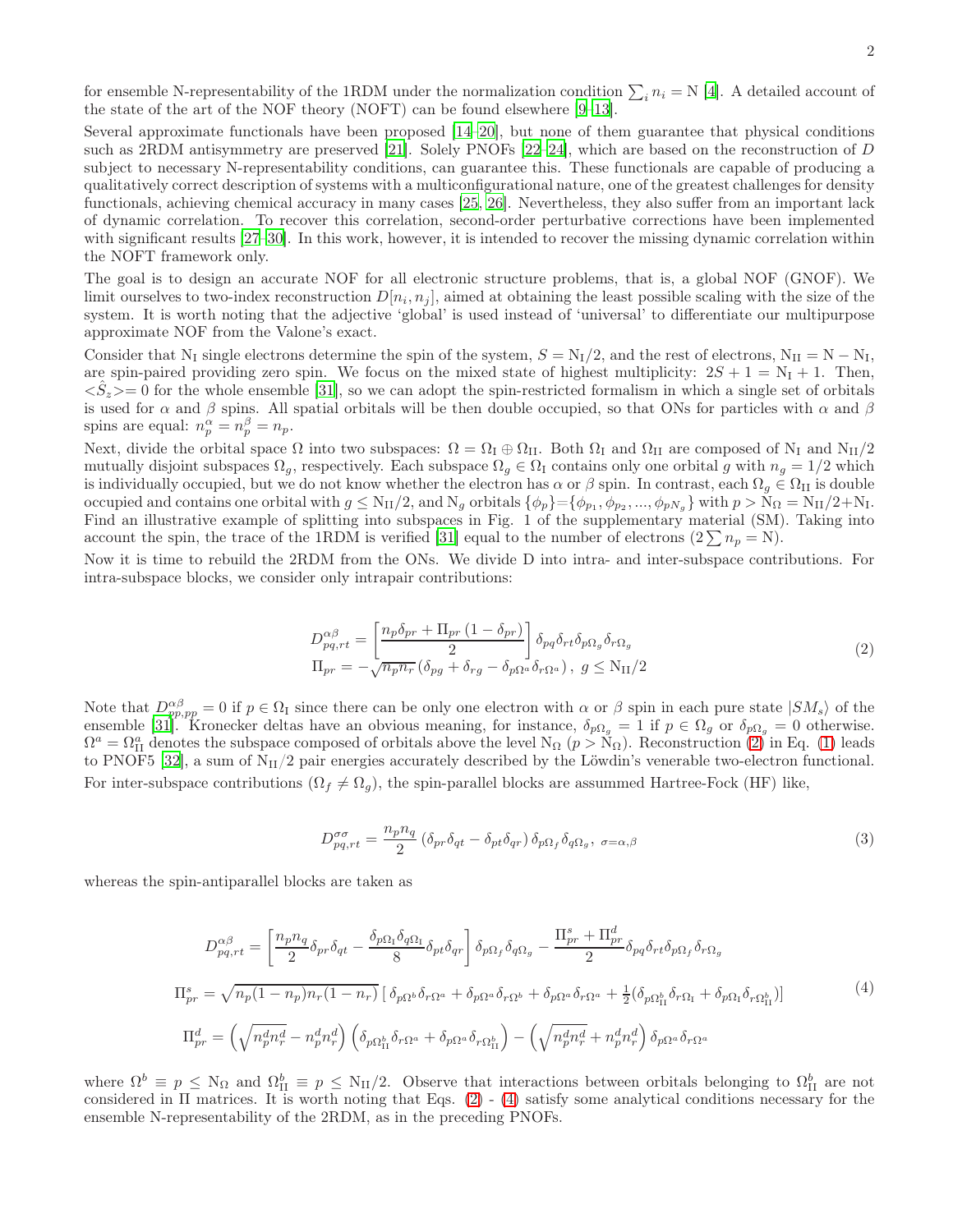

Figure 1: Dynamic hole  $h_g^d$  for  $h_c = 0.02\sqrt{2}$ .

 $\Pi^s$  and  $\Pi^d$  are responsible for the static and dynamic correlation between subspaces, respectively, in accordance with the Pulay's criterion that establishes an occupancy deviation of approximately 0.01 with respect to 1 or 0 for a NO to contribute to the dynamic correlation, while larger deviations contribute to the non-dynamic correlation. For  $\Pi^s$ , the PNOF7 functional form [\[24](#page-6-3)] has been adopted, hence its square root has significant values only when the ONs differ substantially from 1 and 0.

Taking into account that Π in Eq. [\(2\)](#page-1-0) is capable of recovering the whole intrapair correlation, the functional form of  $\Pi^d$  is expected to be proportional to the product of the square roots of the ONs when these correspond to very small deviations. Let us define the dynamic part of  $n_p$  as

$$
n_p^d = n_p \cdot \frac{h_g^d}{h_g} \,, \quad p \in \Omega_g \,, \quad g = 1, 2, ..., N_{\text{II}}/2 \tag{5}
$$

The hole  $h_g = 1 - n_g$ , while its dynamic part reads as

$$
h_g^d = h_g \cdot e^{-\left(\frac{h_g}{h_c}\right)^2}, \quad g = 1, 2, ..., N_{\text{II}}/2
$$
 (6)

In Fig. [1,](#page-6-10)  $h_g^d$  is shown for  $h_c = 0.02\sqrt{2}$ . The maximum value is around 0.012, in accordance with the Pulay's criterion. Considering real spatial orbitals and  $n_p \approx n_p^d$ , it is not difficult to verify that the terms proportional to the product of the ONs in  $D^{\alpha\beta}$  will cancel out with the corresponding terms of  $D^{\sigma\sigma}$  in the energy expression [\(1\)](#page-0-0), so that only those terms proportional to  $\sqrt{n_p^d n_r^d}$  will contribute to the energy.

Substituting in Eq. [\(1\)](#page-0-0) the expressions [\(2\)](#page-1-0), [\(3\)](#page-1-2) and [\(4\)](#page-1-1) for the 2RDM blocks, the GNOF is obtained:

$$
E = E^{intra} + E_{HF}^{inter} + E_{sta}^{inter} + E_{dyn}^{inter}
$$
\n
$$
\tag{7}
$$

$$
E^{intra} = \sum_{g=1}^{N_{II}/2} E_g + \sum_{g=N_{II}/2+1}^{N_{\Omega}} H_{gg} , \qquad E_g = \sum_{p \in \Omega_g} n_p (2H_{pp} + J_{pp}) + \sum_{q,p \in \Omega_g, p \neq q} \Pi_{qp} L_{pq}
$$
(8)

$$
E_{HF}^{inter} = \sum_{p,q=1}^{N_B} 'n_q n_p (2J_{pq} - K_{pq})
$$
\n(9)

$$
E_{sta}^{inter} = -\left(\sum_{p=1}^{N_{\Omega}} \sum_{q=N_{\Omega}+1}^{N_{B}} + \sum_{p=N_{\Omega}+1}^{N_{B}} \sum_{q=1}^{N_{\Omega}} + \sum_{p,q=N_{\Omega}+1}^{N_{B}} \right)' \sqrt{n_{q}h_{q}n_{p}h_{p}} L_{pq}
$$
  

$$
- \frac{1}{2} \left(\sum_{p=1}^{N_{\Omega}/2} \sum_{q=N_{\Omega}/2+1}^{N_{\Omega}} + \sum_{p=N_{\Omega}/2+1}^{N_{\Omega}} \sum_{q=1}^{N_{\Omega}/2} \right)' \sqrt{n_{q}h_{q}n_{p}h_{p}} L_{pq} - \frac{1}{4} \sum_{p,q=N_{\Omega}/2+1}^{N_{\Omega}} K_{pq}
$$
(10)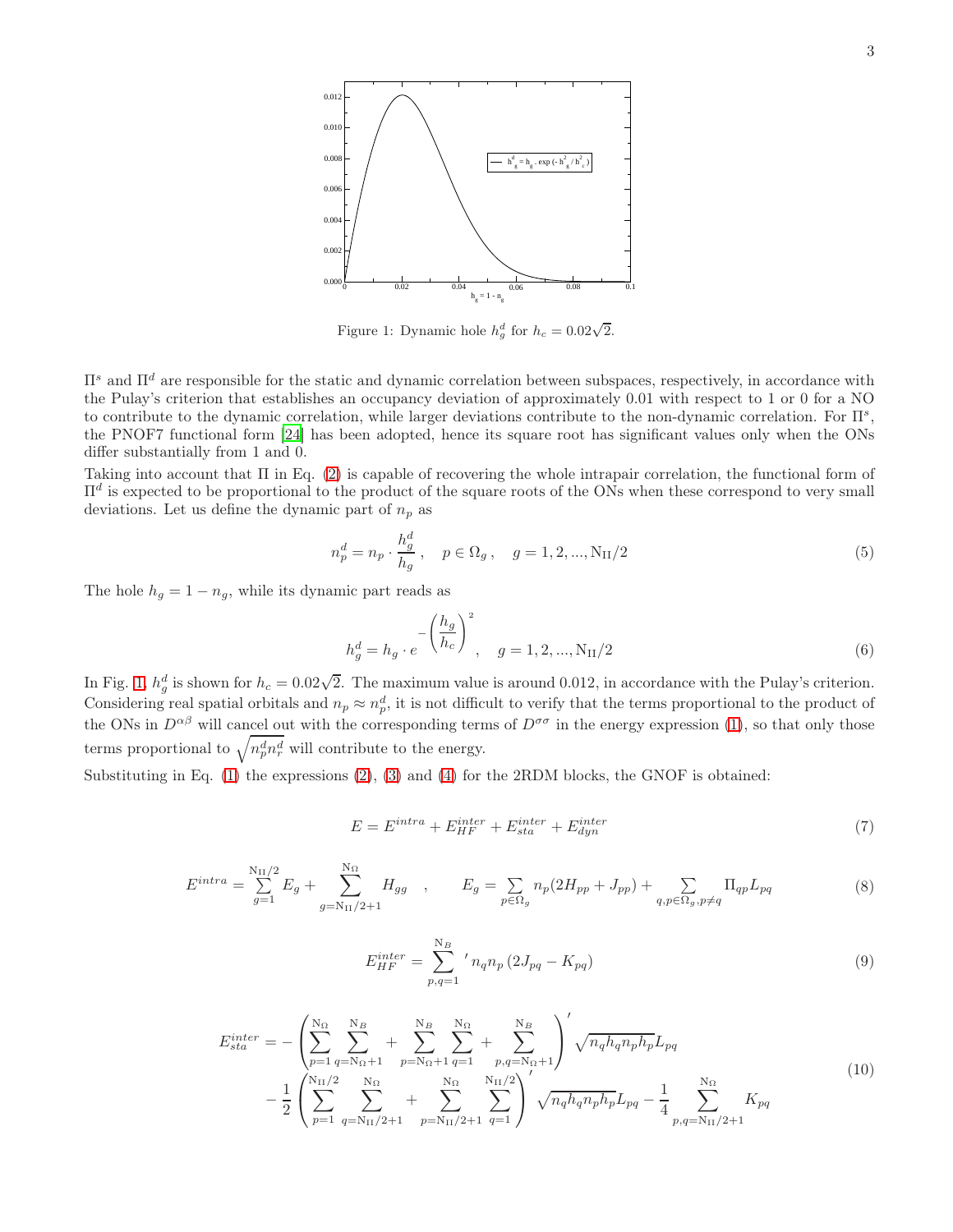$$
E_{dyn}^{inter} = -\left(\sum_{p=1}^{N_{II}/2} \sum_{q=N_{\Omega}+1}^{N_{B}} + \sum_{p=N_{\Omega}+1}^{N_{II}} \sum_{q=1}^{N_{II}/2} \right)' \left(\sqrt{n_{q}^{d} n_{p}^{d}} - n_{q}^{d} n_{p}^{d}\right) L_{pq} + \sum_{p,q=N_{\Omega}+1}^{N_{B}} \left(\sqrt{n_{q}^{d} n_{p}^{d}} + n_{q}^{d} n_{p}^{d}\right) L_{pq} \tag{11}
$$

where  $J_{pq} = \langle pq|pq\rangle$ ,  $K_{pq} = \langle pq|qp\rangle$ , and  $L_{pq} = \langle pp|qq\rangle$  are the Coulomb, exchange, and exchange-time-inversion integrals [\[33](#page-6-11)], respectively.  $N_B$  denotes the number of basic functions considered. In the summations, the prime indicates that only the inter-subspace terms are taking into account  $(p \in \Omega_f, q \in \Omega_g, f \neq g)$ . The simplified energy expression of GNOF in the case of singlet states can be found in the SM.

GNOF has the ability to retrieve the complete intrapair electron correlation and introduces interaction terms between orbitals that make up both the pairs and the individual electrons. The interorbital correlation is in turn composed of the sum of the static and dynamic terms. It is not difficult to verify [\[31\]](#page-6-8) that  $\langle S^2 \rangle = S(S+1)$  as well. The solution is established by optimizing the energy with respect to the ONs and to the NOs, separately. Therefore, orbitals vary along the optimization process until the most favorable orbital interactions are found. All calculations have been carried out using the DoNOF code [\[34\]](#page-6-12) where the GNOF has been implemented. The procedure is simple, showing a formal scaling of  $N_B^5$  (N<sub>B</sub>: number of basis functions).

To measure the success of GNOF, calculation of a variety of properties is presented. The correlation-consistent valence triple-ζ basis set (cc-pVTZ) [\[35\]](#page-6-13) was used throughout, except in some cases that will be specified. For comparison, CCSD(T) values are reported obtained using the GAUSSIAN03 program package [\[36\]](#page-6-14). The experimental data come from the National Institute of Standards and Technology (NIST) Database [\[37](#page-6-15)]. For experimental dissociation energies, it was also combined with the Ref. [\[38\]](#page-6-16). It is not intended to reproduce the experimental data in this work, since it requires large basis sets.

Table I: Total energies (Hartrees) and the excitation energies (eV) of the lowest-lying excited state with different spin.

| At            | GS      | <b>GNOF</b>                 | CCSD(T)                       |             |       | ES GNOF CCSD(T) | Exp   |
|---------------|---------|-----------------------------|-------------------------------|-------------|-------|-----------------|-------|
| H             | ${}^2S$ | $-0.49983$                  | $-0.49983$                    |             |       |                 |       |
| He            | ${}^1S$ | $-2.90084$                  | $-2.90084$                    | $^3S$       | 19.91 | 19.88           | 19.82 |
| Li            | ${}^2S$ | $-7.45318$                  | $-7.45338$                    | ${}^4P$     | 57.00 | 56.86           | 57.47 |
| Be            |         |                             | $1S$ -14.63382 -14.63565      | ${}^3P$     | 2.76  | 2.72            | 2.72  |
| B             |         |                             | $^{2}P$ -24.60751 -24.60912   | $^{4}P$     | 3.83  | 3.55            | 3.58  |
| $\mathcal{C}$ |         |                             | ${}^{3}P$ -37.79635 -37.79712 | $^1D$       | 1.52  | 1.43            | 1.26  |
| N             |         | $^{4}S$ -54.52947 -54.53421 |                               | $\cdot^2 D$ | 2.20  | 2.72            | 2.38  |
| $\Omega$      |         | $3P - 75.00049 - 74.99967$  |                               | ${}^1D$     | 2.28  | 2.21            | 1.97  |
| $\mathbf{F}$  |         |                             | $^{2}P$ -99.65391 -99.65218   | ${}^4P$     | 13.33 | 13.34           | 12.70 |
| Ne            |         |                             | $1S$ -128.8442 -128.8440      | ${}^3P$     | 17.70 | 17.78           | 16.62 |
| MAE           |         | 0.0012                      |                               |             | 0.37  | 0.36            |       |

Table [I](#page-7-0) collects the total energies and energy differences between the ground state (GS) and the lowest-lying excited state (ES) with different spin for atoms from H to Ne. The aug-cc-pVTZ basis set was used [\[35](#page-6-13)]. Experimental data is from Ref. [\[39\]](#page-6-17). According to the mean absolute error (MAE), GNOF provides GS total energies w.r.t. CCSD(T) ones within the chemical accuracy (1 kcal/mol) for these atoms, whereas for excitation energies, both theoretical methods present MAEs w.r.t. the experiment that differ from each other by less than 1 kcal/mol too. Hence, GNOF provides these excitation energies with respect to experimental data comparably to CCSD(T). Recall that CCSD(T) employs an unrestricted formalism for non-singlet states, while GNOF preserves the total spin of the multiplet, therefore, excitation energies between states with different spin provided by both methods differ, namely for Li, N , F and Ne, GNOF provides values closer to the experiment, while CCSD (T) does better for He, Be, B, C and O.

Fig. [2](#page-8-0) shows the calculated ionization potentials (IPs) of the first-row transition-metal (TM) atoms (Sc-Zn). The IPs were calculated by the energy difference between the positive ions and the neutral atoms. The data sets for these graphs can be found in Table I of the SM. The inspection of Fig. [2](#page-8-0) reveals that calculated GNOF IPs are close to the CCSD(T) values, although they deviate from the latter and are closer to the experimental values for early TMs (Sc-V). Note that the MAE with respect to the experiment is similar for both methods, 7.9 and 7.3 kcal/mol, respectively, which is an outstanding result considering the size of the basis sets employed.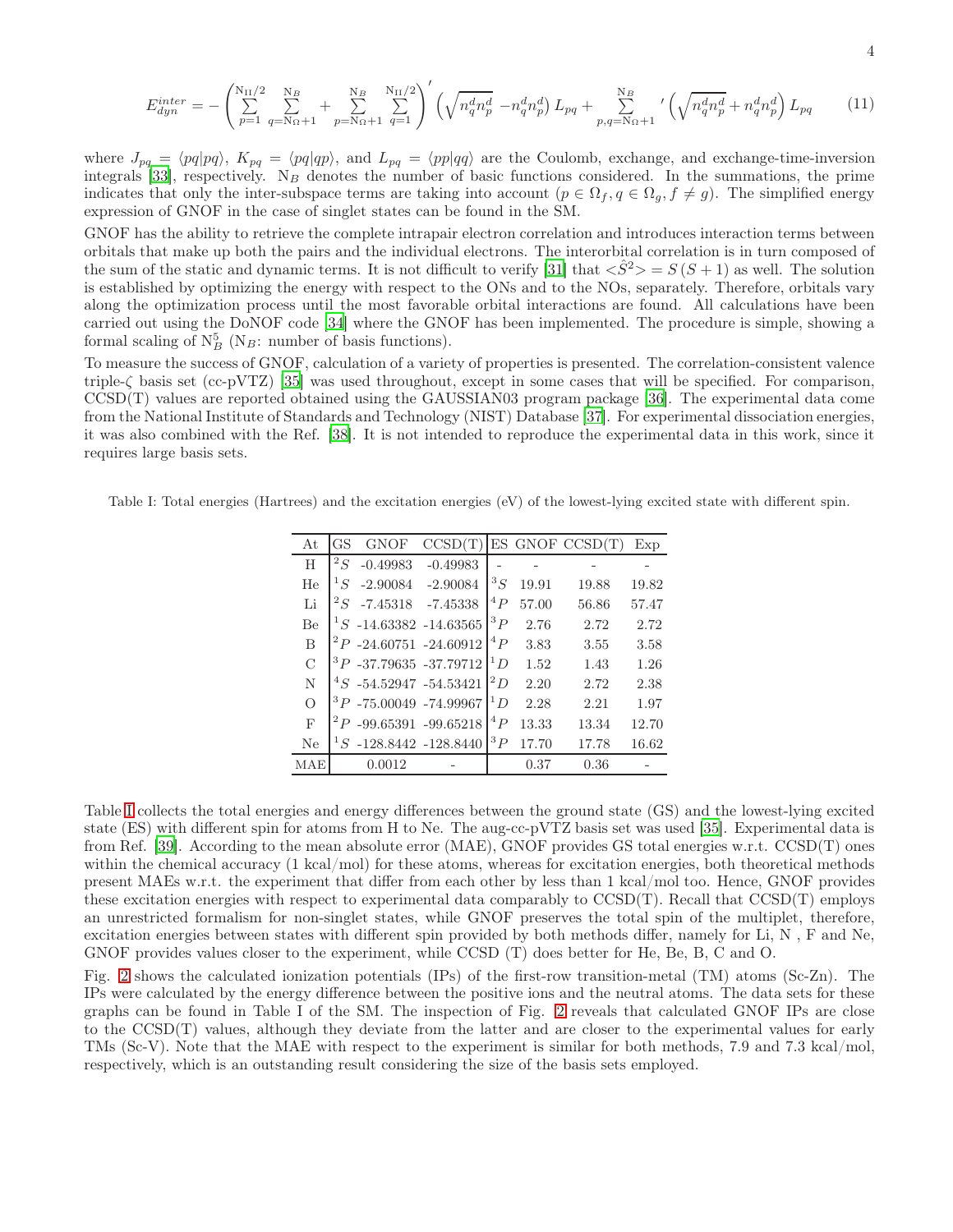

Figure 2: Ionization potentials of transition-metal atoms.

Table II: Mean absolute differences (mHartrees) with respect to CCSD(T) values for total electronic energies.

| Molecules         |       | MP2 CCSD GNOF |      |
|-------------------|-------|---------------|------|
| singlets $(30)$   | 30.58 | 18.67         | 7.66 |
| multiplets $(25)$ | 28.43 | 9.39          | 7.83 |

Table [II](#page-9-0) shows the mean absolute differences with respect to the CCSD(T) values for electronic energies of 55 selected molecules in different spin states calculated at the experimental geometries using the MP2, CCSD and GNOF methods. The energies of the 30 singlets and 25 multiplets considered can be found in Tables II and III of the SM, respectively. For the whole set, the average differences in the MP2, CCSD and GNOF energies from CCSD(T) are 29.7, 14.4 and 7.7 mHartree, respectively. These differences reveal the good performance of GNOF for molecular energies, and no important differences are observed in relation to the spin of the system.



Figure 3: Potential Energy Curves.

The performance of GNOF has also been tested in the dissociation of diatomic molecules. Representative potential energy curves (PECs) of six dimers with different values of total spin are depicted in Fig. [3.](#page-8-1) The zero energy for each curve has been set at 10 Å. At the equilibrium, these dimers comprise different types of bonds, from single to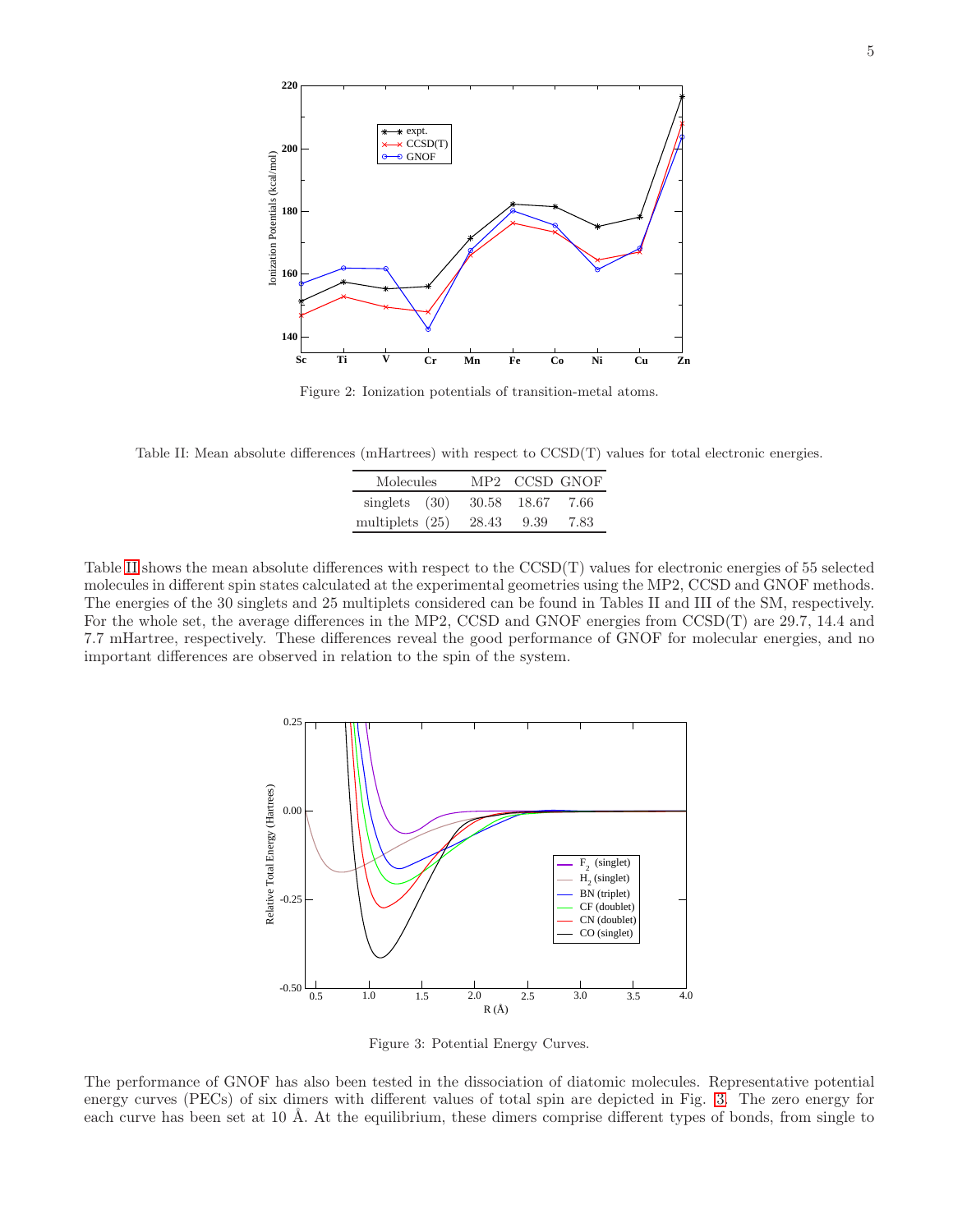|  | Mol Mul $R_e$ $R_e^{exp}$ |                                         | $D_e$ $D_e^{exp}$ | $\omega_e \hspace{2em} \omega_e^{exp}$ |  |
|--|---------------------------|-----------------------------------------|-------------------|----------------------------------------|--|
|  |                           | $F_2$ 1 1.35 1.41 40.9 39.2 1212 917    |                   |                                        |  |
|  |                           | $H_2$ 1 0.74 0.74 108.6 109.5 4404 4401 |                   |                                        |  |
|  |                           | BN 3 1.29 1.32 102.3 94-133 1851 1515   |                   |                                        |  |
|  |                           | CN 2 1.14 1.17 171.6 177.4              |                   | 2344 2069                              |  |
|  |                           | CF 2 1.26 1.27 129.0 128.7 1238 1308    |                   |                                        |  |
|  |                           | CO 1 1.11 1.13 259.6 259.3 2391 2170    |                   |                                        |  |

Table III: Comparison of  $\mathcal{R}_e$  (Å),  $\mathcal{D}_e$  (kcal/mol), and  $\omega_e$  (cm<sup>-1</sup>) with the experimental values.

triple bonds. However, in all cases the correct dissociation limit implies an homolytic cleavage of the bonds with high degree of degeneracy effects depending on the multiplicity of the dissociated atoms (see Table [I\)](#page-7-0). It is well known that density functionals tend to dissociate to atoms with spurious fractional charge [\[40](#page-6-18)], especially in heteronuclear species. In contrast, GNOF produces correct PECs with dissociation limits that have integer numbers of electrons in the dissociated atoms in all cases. Find illustrative comparisons between GNOF and CASPT2 methods for CF and CO dimers in Figs. 2 and 3 of the SM.

In Table [III,](#page-10-0) selected electronic properties, including equilibrium distances  $(R_e)$ , dissociation energies  $(D_e)$ , and harmonic vibrational frequencies  $(\omega_e)$  can be found. In general, it can be seen that GNOF underestimates the equilibrium distances and overestimates the frequencies, while giving a better agreement for the binding energies. The quality of the electronic structure description in the equilibrium region can be seen in CO, for which GNOF predicts a dipole moment of 0.107 D with the correct sign, in good agreement with the experimental value of  $0.112 D$ , contrary to HF or CASSCF results.

The performance of GNOF has also been investigated in the treatment of near-degeneracy effects in reactions in which diradicals are formed. A paradigmatic case is the ethylene torsion, where a full degeneracy of the  $\pi$  orbital system is observed for 90° torsion angle. In terms of relative energies, single-reference methods greatly overestimates the barrier height, which decreases when near-degeneracy effects are considered. GNOF predicts a barrier of 3.19 eV using the cc-pVDZ basis set [\[35\]](#page-6-13), in outstanding agreement with the result of the SF-CIS(D) method [\[41\]](#page-6-19). Furthermore, the GNOF ONs at a 90 $\degree$  torsion angle for the valence  $\pi$  orbitals are equal to 1.000, corresponding to the correct description of these fully degenerate orbitals.

Acknowledgments: Financial support comes from MCIU/AEI/FEDER, UE(PGC2018-097529-B-100) and Eusko Jaurlaritza (Ref. IT1254-19). The author thanks for the support provided by IZO-SGI SGIker of UPV/EHU and European funding (ERDF and ESF)

- <span id="page-5-0"></span>[1] T. L. Gilbert, Phys. Rev. B 12, 2111 (1975).
- <span id="page-5-1"></span>[2] S. M. Valone, J. Chem. Phys. 73, 1344 (1980).
- <span id="page-5-2"></span>[3] M. Levy, Proc. Natl. Acad. Sci. USA 76, 6062 (1979).
- <span id="page-5-3"></span>[4] A. J. Coleman, Rev. Mod. Phys. **35**, 668 (1963).
- <span id="page-5-4"></span>[5] E. V. Ludeña, F. J. Torres, and C. Costa, J. Mod. Phys. 04, 391 (2013).
- <span id="page-5-5"></span>[6] M. Piris, in Many-body approaches at different scales: a tribute to N. H. March on the occasion of his 90th birthday, edited by G. G. N. Angilella and C. Amovilli (Springer, New York, 2018), chap. 22, pp. 283–300.
- <span id="page-5-6"></span>[7] D. A. Mazziotti, Phys. Rev. Lett. 108, 263002 (2012).
- <span id="page-5-7"></span>[8] D. A. Mazziotti, Phys. Rev. A 85, 062507 (2012).
- <span id="page-5-8"></span>[9] M. Piris, in Reduced-Density-Matrix Mechanics: with applications to many-electron atoms and molecules, edited by D. A. Mazziotti (John Wiley and Sons, Hoboken, New Jersey, USA, 2007), chap. 14, pp. 387–427.
- [10] M. Piris and J. M. Ugalde, Int. J. Quantum Chem. **114**, 1169 (2014).
- [11] K. Pernal and K. J. H. Giesbertz, Top Curr Chem 368, 125 (2016).
- [12] R. Schade, E. Kamil, and P. Blöchl, Eur. Phys. J. Spec. Top. 226, 2677 (2017).
- <span id="page-5-9"></span>[13] I. Mitxelena, M. Piris, and J. M. Ugalde, in State Art Mol. Electron. Struct. Comput. Correl. Methods, Basis Sets More, edited by P. Hoggan and U. Ancarani (Academic Press, 2019), chap. 7, pp. 155–177.
- <span id="page-5-10"></span>[14] A. M. K. Muller, Phys. Lett. **105A**, 446 (1984).
- [15] S. Goedecker and C. Umrigar, Phys. Rev. Lett. **81**, 866 (1998).
- [16] G. Csanyi and T. A. Arias, Phys. Rev. B 61, 7348 (2000).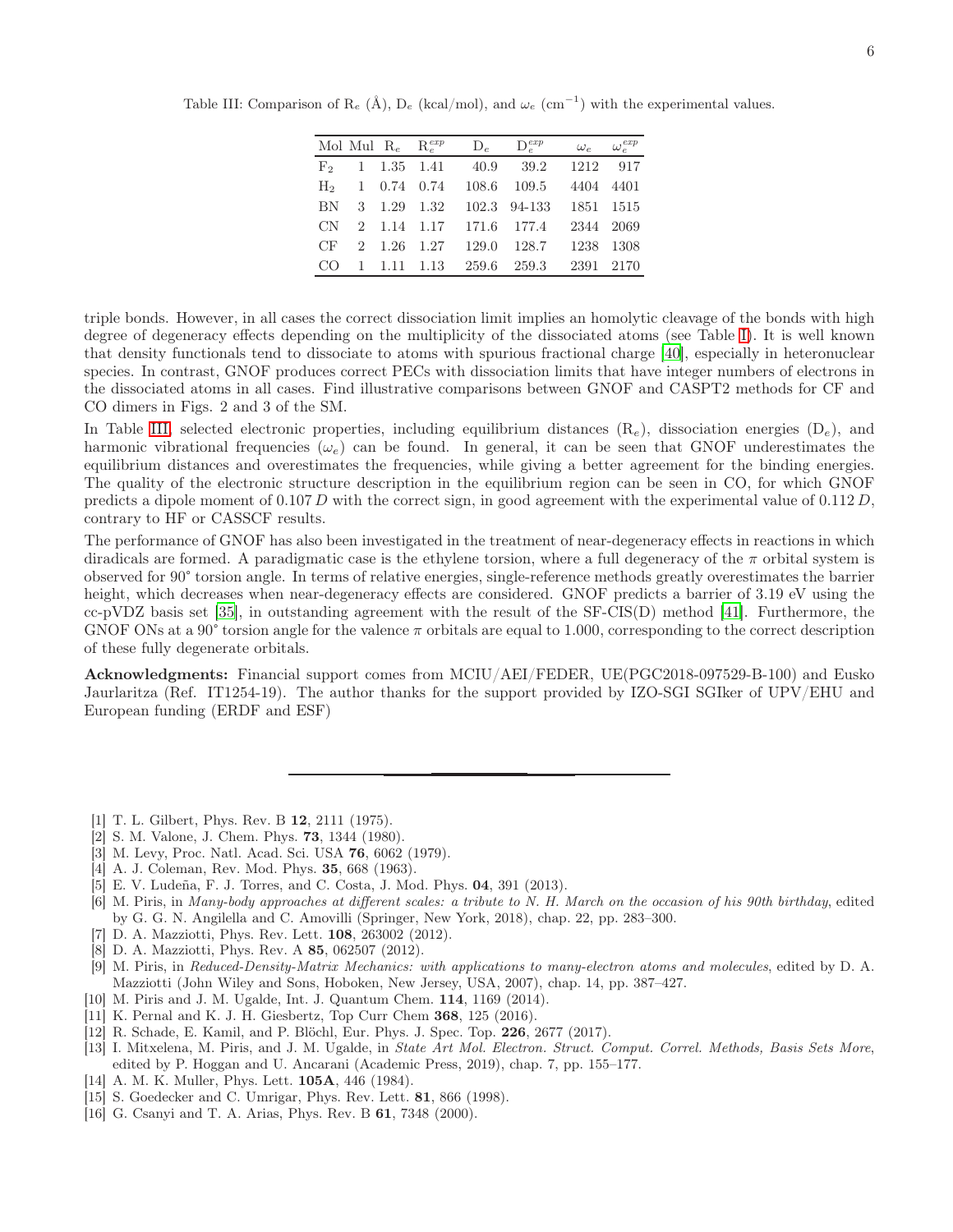- [17] O. V. Gritsenko, K. Pernal, and E. J. Baerends, J. Chem. Phys. 122, 204102 (2005).
- [18] S. Sharma, J. K. Dewhurst, N. N. Lathiotakis, and E. K. U. Gross, Phys. Rev. B 78, 201103(R) (2008).
- [19] M. A. L. Marques and N. N. Lathiotakis, Phys. Rev. A 77, 032509 (2008).
- <span id="page-6-0"></span>[20] D. R. Rohr, K. Pernal, O. V. Gritsenko, and E. J. Baerends, J. Chem. Phys. 129, 164105 (2008).
- <span id="page-6-1"></span>[21] M. Rodríguez-Mayorga, E. Ramos-Cordoba, M. Via-Nadal, M. Piris, and E. Matito, Phys. Chem. Chem. Phys. 19, 24029 (2017).
- <span id="page-6-2"></span>[22] M. Piris, Int. J. Quantum Chem. **113**, 620 (2013).
- [23] M. Piris, J. Chem. Phys. **141**, 044107 (2014).
- <span id="page-6-3"></span>[24] M. Piris, Phys. Rev. Lett. **119**, 063002 (2017).
- <span id="page-6-4"></span>[25] I. Mitxelena and M. Piris, J. Phys. Condens. Matter 32, 17LT01 (2020).
- <span id="page-6-5"></span>[26] I. Mitxelena and M. Piris, J. Chem. Phys. **152**, 064108 (2020).
- <span id="page-6-6"></span>[27] M. Piris, J. Chem. Phys. **139**, 064111 (2013).
- [28] M. Piris, Phys. Rev. A **98**, 022504 (2018).
- [29] X. Lopez and M. Piris, Theor. Chem. Acc. **138**, 89 (2019).
- <span id="page-6-7"></span>[30] J. M. Mercero, J. M. Ugalde, and M. Piris, Theor. Chem. Acc. 140 (2021).
- <span id="page-6-8"></span>[31] M. Piris, Phys. Rev. A **100**, 32508 (2019).
- <span id="page-6-9"></span>[32] M. Piris, J. M. Matxain, and X. Lopez, J. Chem. Phys. 139, 234109 (2013).
- <span id="page-6-11"></span>[33] M. Piris, J. Math. Chem. **25**, 47 (1999).
- <span id="page-6-12"></span>[34] M. Piris and I. Mitxelena, Comp. Phys. Comm. **259**, 107651 (2021).
- <span id="page-6-13"></span>[35] B. P. Pritchard, D. Altarawy, B. Didier, T. D. Gibson, and T. L. Windus, J. Chem. Inf. Model. 59, 4814 (2019).
- <span id="page-6-14"></span>[36] M. J. Frisch, G. W. Trucks, H. B. Schlegel, G. E. Scuseria, M. A. Robb, J. R. Cheeseman, J. A. Montgomery, Jr., T. Vreven, K. N. Kudin, J. C. Burant, et al., Gaussian 03, Revision C.02, Gaussian, Inc., Wallingford, CT, 2004.
- <span id="page-6-15"></span>[37] R. D. Johnson III, ed., NIST Computational Chemistry Comparison and Benchmark Database, NIST Standard Reference Database Number 101, Release 21 (2020).
- <span id="page-6-16"></span>[38] M. W. Chase, Jr., J. Phys. Chem. Ref. Data Monogr. 9, 1 (1998).
- <span id="page-6-17"></span>[39] A. Kramida, ed., NIST Atomic Spectra Database, NIST Standard Reference Database 78 (2020).
- <span id="page-6-18"></span>[40] J. P. Perdew, R. G. Parr, M. Levy, and J. L. Balduz, Phys. Rev. Lett. 49, 1691 (1982).
- <span id="page-6-19"></span>[41] D. Casanova and M. Head-Gordon, J. Chem. Phys. 129, 064104 (2008).
- <span id="page-6-20"></span>[42] N. B. Balabanov and K. A. Peterson, J. Chem. Phys. 123, 064107 (2005).
- <span id="page-6-21"></span>[43] R. Quintero-Monsebaiz, L. I. Perea-Ramírez, M. Piris, and A. Vela, Phys. Chem. Chem. Phys. 19, 2953 (2021).

## Supplementary Material

<span id="page-6-10"></span>Figure 1: Illustrative example of splitting of the orbital space  $\Omega$  into subspaces:  $\Omega = \Omega_{\rm I} \oplus \Omega_{\rm II} = \Omega^a \oplus \Omega^b$ ,  $\Omega_{\rm II} = \Omega_{\rm II}^a \oplus \Omega_{\rm II}^b$ .  $(\Omega^b)$  denotes the subspace composed of orbitals above (below) the level N<sub>Ω</sub>, that is,  $\Omega^a \equiv p > N_{\Omega}$  ( $\Omega^b \equiv p \le N_{\Omega}$ ). Similarly,  $\Omega_{\text{II}}^b \equiv p \leq N_{\text{II}}/2$  and  $\Omega_{\text{II}}^a \equiv p > N_{\Omega}$ . In this example,  $S = 1$  (triplet) and  $N_{\text{I}} = 2$ , so two orbitals make up the subspace  $\Omega_{\text{I}}$ , whereas fourteen electrons (N<sub>II</sub> = 14) distributed in seven subspaces  $\{\Omega_1, \Omega_2, ..., \Omega_7\}$  make up the subspace  $\Omega_{II}$ . Note that  $N_g = 2$  for all subspaces  $\Omega_g \in \Omega_{II}$ , and  $N_{\Omega} = N_{II}/2 + N_I = 9$ . The arrows depict the values of the ensemble occupancies, alpha  $(\downarrow)$  or beta  $(\uparrow)$ , in each orbital.

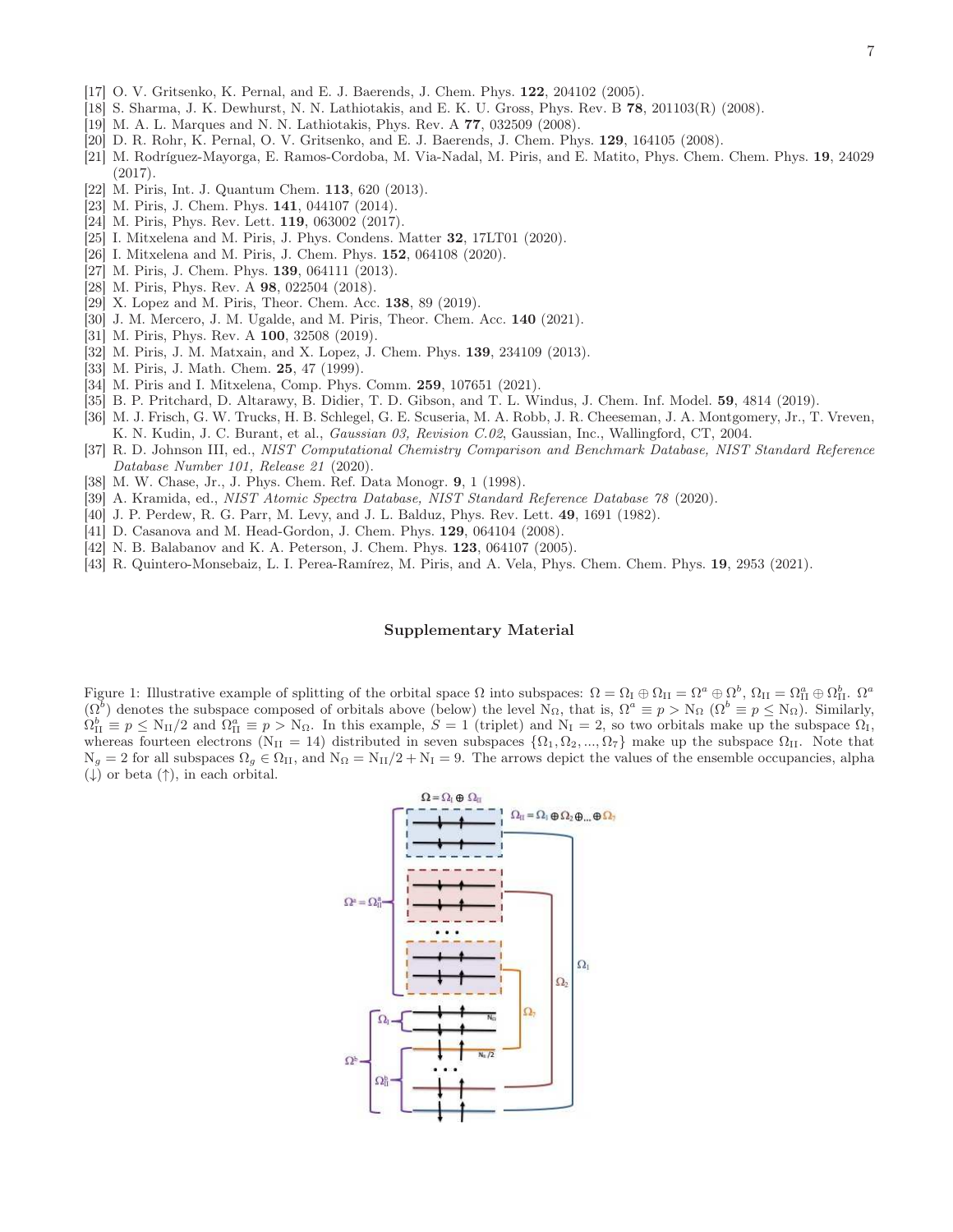## GNOF for Singlet States:

$$
E = E^{intra} + E^{inter}
$$
\n<sup>(A)</sup>

$$
E^{intra} = \sum_{g=1}^{N_{\Omega}} E_g , \qquad E_g = \sum_{p \in \Omega_g} n_p (2H_{pp} + L_{pp}) + \sum_{p,q \in \Omega_g, p \neq q} \Pi(n_q, n_p) L_{pq}
$$
(B)

$$
E^{inter} = \sum_{p,q=1}^{N_B} ' \left\{ n_q n_p \left( 2J_{pq} - K_{pq} \right) + \left[ n_q^d n_p^d + \Pi \left( n_q^d, n_p^d \right) - \Phi_q \Phi_p \right] \left( 1 - \delta_{q\Omega^b} \delta_{p\Omega^b} \right) L_{pq} \right\}
$$
(C)

where

$$
\Phi_p = \sqrt{n_p(1 - n_p)} \quad , \qquad \Pi\left(n_q, n_p\right) = \sqrt{n_q n_p} \left(\delta_{q\Omega^a} \delta_{p\Omega^a} - \delta_{qg} - \delta_{pg}\right) \tag{D}
$$

 $H_{pp}$  denotes the diagonal one-electron matrix elements of the kinetic energy and external potential operators.  $J_{pq} = \langle pq|pq\rangle$ ,  $K_{pq} = \langle pq|qp\rangle$ , and  $L_{pq} = \langle pp|qq\rangle$  are the Coulomb, exchange, and exchange-time-inversion integrals, respectively.  $\Omega^b$  denotes the subspace composed of orbitals below the level N<sub>Ω</sub> ( $p \leq N_{\Omega}$ ), whereas  $\Omega^a$  denotes the subspace composed of orbitals above the level  $N_{\Omega}$  ( $p > N_{\Omega}$ ). In the last summation, the prime indicates that only the inter-subspace terms are taking into account  $(p \in \Omega_f, q \in \Omega_g, f \neq g)$ .

The dynamic part of the occupation number  $n_p$  is defined as

$$
n_p^d = n_p \cdot e^{-\left(\frac{h_g}{h_c}\right)^2}, \ p \in \Omega_g, \ g = 1, 2, ..., N_{\Omega}
$$
 (12)

| Atom    | X         | $X^+$            |       | GNOF CCSD(T) | EXP   |
|---------|-----------|------------------|-------|--------------|-------|
| Sc      | ${}^{2}D$ | ${}^{3}D$        | 156.9 | 146.8        | 151.3 |
| Ti      | ${}^{3}F$ | ${}^4\mathrm{F}$ | 161.9 | 152.8        | 157.5 |
| V       | ${}^{4}F$ | ${}^{5}D$        | 161.6 | 149.4        | 155.2 |
| Cr      | ${}^7S$   | ${}^{6}S$        | 142.4 | 147.9        | 156.0 |
| Mn      | ${}^6S$   | ${}^{7}S$        | 167.5 | 166.0        | 171.4 |
| Fe      | ${}^{5}D$ | ${}^{6}D$        | 180.2 | 176.2        | 182.3 |
| Co      | ${}^{4}F$ | ${}^{3}F$        | 175.5 | 173.3        | 181.5 |
| Ni      | ${}^{3}F$ | $^{2}D$          | 161.4 | 164.5        | 175.1 |
| Cп      | ${}^{2}S$ | ${}^1S$          | 168.2 | 167.0        | 178.2 |
| $Z_{n}$ | ${}^1S$   | ${}^{2}S$        | 203.7 | 208.0        | 216.6 |
|         | MAE       |                  | 7.9   | 7.3          |       |

<span id="page-7-0"></span>Table I: Ionizations potentials (kcal/mol) calculated as IP =  $E(X^+) - E(X)$  using the cc-pVTZ basis set. CCSD(T) and experimental values taken from Table IV of Ref. [\[42\]](#page-6-20). MAE corresponds to the mean absolute error with respect to experiment.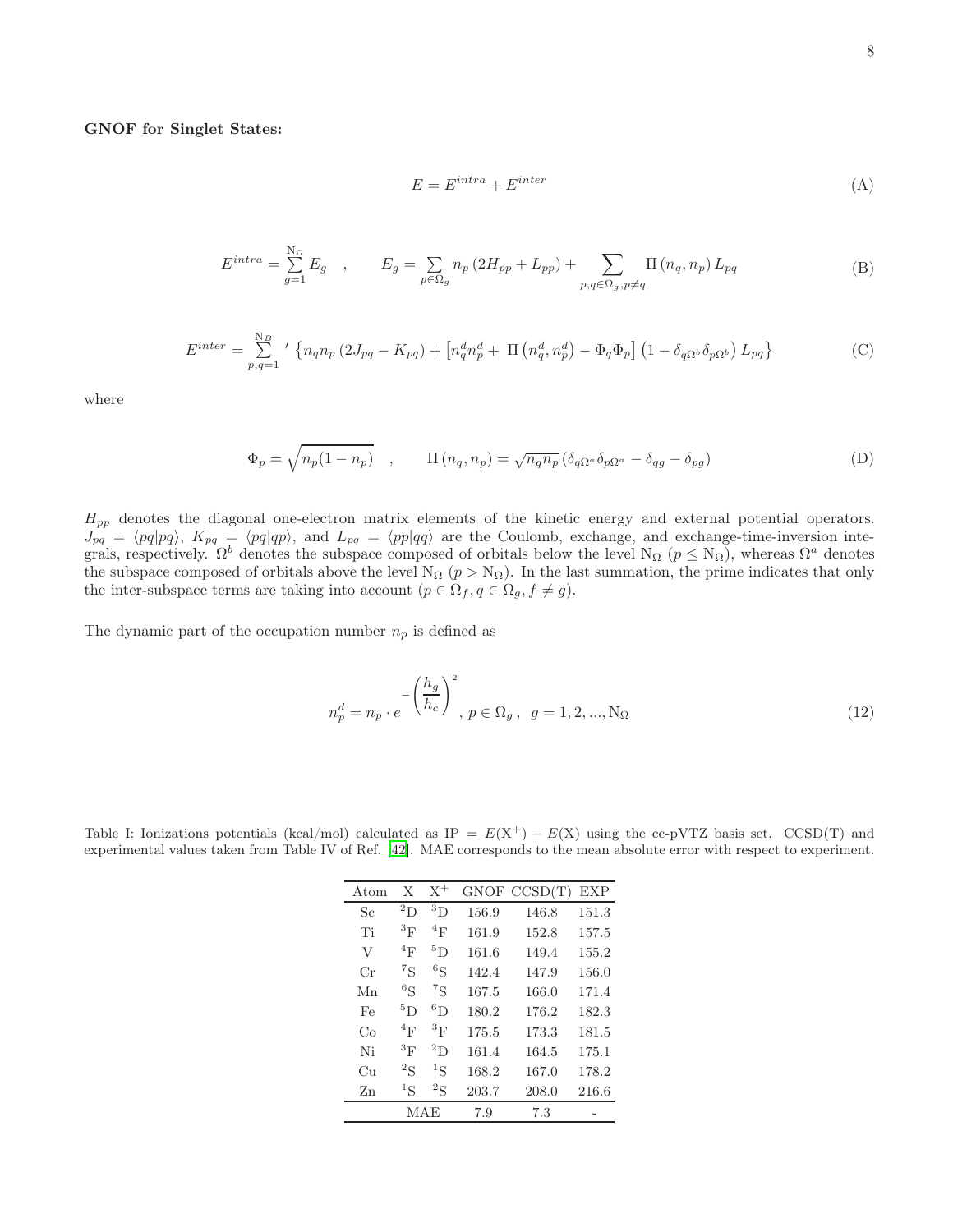

Figure 2: Potential energy curves for the singlet ground state of the CO molecule obtained with GNOF and CASPT2 (including 6 active electrons or by Dr. M. Rodrig

<span id="page-8-0"></span>

<span id="page-8-1"></span>Figure 3: Potential energy curves for the doublet ground state of the CF molecule obtained with GNOF and CASPT2 (including 9 active electrons on 9 active orbitals) methods using the cc-pVTZ basis set. The CASPT2 values were taken from Ref. [\[43](#page-6-21)].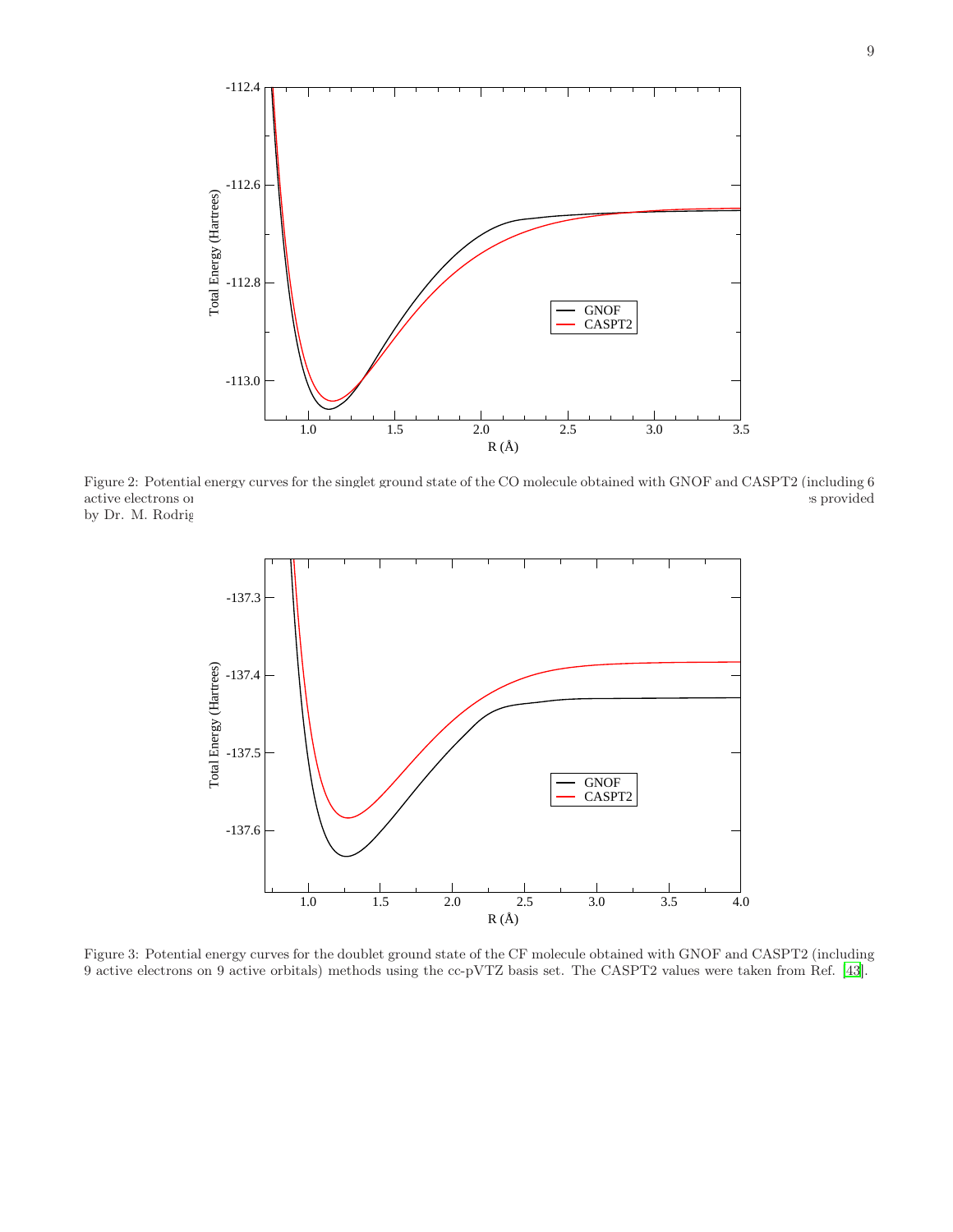<span id="page-9-0"></span>

| Molecule                         | MP2          | CCSD         | <b>GNOF</b>  | CCSD(T)      |
|----------------------------------|--------------|--------------|--------------|--------------|
| $H_2$                            | $-1.16477$   | $-1.17246$   | $-1.17245$   | $-1.17246$   |
| Li <sub>2</sub>                  | $-14.92088$  | $-14.93580$  | $-14.93403$  | $-14.93614$  |
| LiF                              | $-107.29224$ | $-107.29141$ | $-107.29480$ | $-107.29944$ |
| CO                               | $-113.16682$ | $-113.16997$ | $-113.18076$ | $-113.18735$ |
| $\mathrm{N}_2$                   | $-109.39143$ | $-109.38967$ | $-109.39820$ | $-109.40874$ |
| F <sub>2</sub>                   | $-199.31048$ | -199.31389   | $-199.33563$ | $-199.33236$ |
| <b>HCN</b>                       | $-93.25775$  | $-93.26678$  | $-93.27677$  | $-93.28278$  |
| CO <sub>2</sub>                  | $-188.36075$ | $-188.35149$ | $-188.36420$ | $-188.38074$ |
| BF <sub>3</sub>                  | $-324.23564$ | $-324.23634$ | $-324.26896$ | $-324.26147$ |
| HF                               | $-100.34838$ | $-100.35043$ | $-100.36077$ | $-100.35698$ |
| NH <sub>3</sub>                  | $-56.47205$  | $-56.48460$  | $-56.48734$  | $-56.49251$  |
| H <sub>2</sub> O                 | $-76.33668$  | $-76.34239$  | $-76.34500$  | $-76.35029$  |
| CH <sub>4</sub>                  | $-40.43238$  | $-40.45308$  | $-40.45533$  | $-40.45960$  |
| $C_2H_2$                         | $-77.19552$  | $-77.20852$  | $-77.20895$  | $-77.22541$  |
| $C_2H_4$                         | $-78.43744$  | $-78.46281$  | $-78.46934$  | $-78.47847$  |
| $N_2H_4$                         | $-111.69571$ | $-111.71397$ | $-111.72556$ | $-111.73123$ |
| $C_2H_6$                         | $-79.67171$  | $-79.70386$  | $-79.71166$  | -79.71789    |
| $H_2O_2$                         | $-151.36567$ | $-151.37226$ | $-151.39239$ | $-151.39166$ |
| H <sub>2</sub> CO                | $-114.34175$ | $-114.35216$ | $-114.36809$ | $-114.36928$ |
| <b>HCOOH</b>                     | $-189.51455$ | $-189.51959$ | $-189.54192$ | $-189.54659$ |
| CH <sub>2</sub> CO               | $-152.37891$ | $-152.38801$ | $-152.40087$ | $-152.41506$ |
| $C_2FH_3$                        | $-177.58430$ | $-177.60409$ | $-177.62610$ | $-177.62758$ |
| $C_2H_4O$                        | $-153.55941$ | $-153.57865$ | $-153.59681$ | $-153.60360$ |
| $C_2H_5N$                        | $-133.70022$ | $-133.72502$ | $-133.73644$ | $-133.74992$ |
| $C_2H_2O_2$                      | $-227.51149$ | $-227.52057$ | $-227.54481$ | $-227.55734$ |
| CH <sub>3</sub> CN               | $-132.39931$ | $-132.41060$ | $-132.41060$ | $-132.43869$ |
| $CH_3NH_2$                       | $-95.69653$  | $-95.72131$  | $-95.73376$  | $-95.73676$  |
| CH <sub>3</sub> NO <sub>2</sub>  | $-244.69556$ | $-244.69536$ | $-244.71682$ | -244.73859   |
| CH <sub>3</sub> OCH <sub>3</sub> | $-154.78170$ | $-154.81254$ | $-154.83262$ | $-154.83576$ |
| $CH_3CH_2OH$                     | $-154.80194$ | $-154.83142$ | $-154.84906$ | $-154.85458$ |

MAE 0.03058 0.018674 0.00766 -

Table II: Comparison of total energies, in Hartrees, calculated at the MP2, GNOF, and CCSD(T) levels of theory for 30 singlet species. Calculations were performed using the experimental geometries of Ref. [\[37\]](#page-6-15) and the cc-pVTZ basis set [\[35](#page-6-13)]. MAE corresponds to the mean absolute error with respect to the  $\mathit{CCSD}(T)$  values.